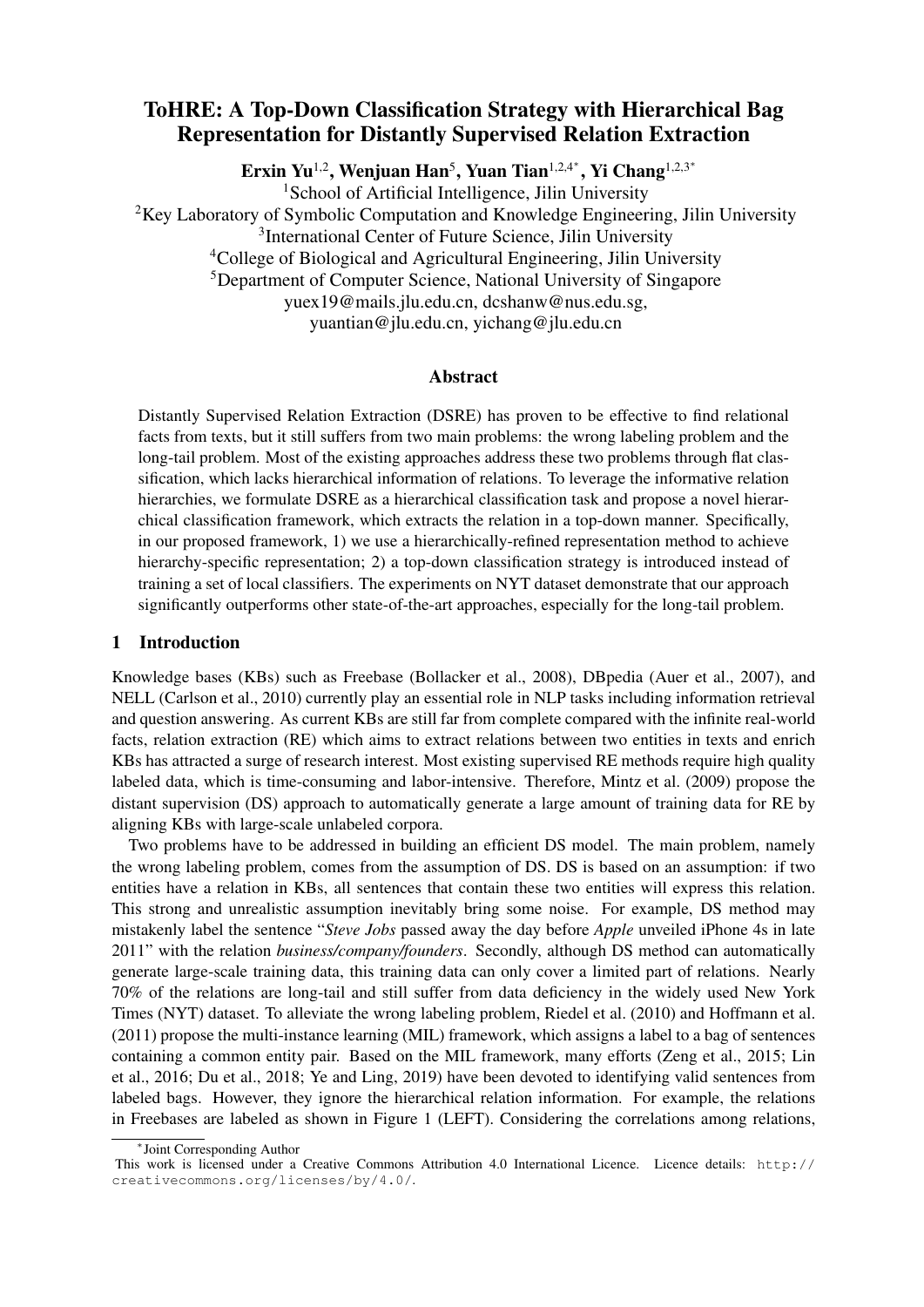

Figure 1: Illustration of the relations. Left: an example in Freebases. Right: the corresponding class hierarchy.

relations can also be naturally organized as a class hierarchy (Han et al., 2018)–typically like a tree shown in Figure 1 (RIGHT). Each layer in the relation hierarchies has its semantic information. Han et al. (2018) and Zhang et al. (2019) take advantage of this relation hierarchies and propose a hierarchical attention scheme to simultaneously solve the noise problem and achieve state-of-the-art performance in extracting long-tail relations. Nevertheless, they are based on a flat classification approach without fully exploring the informative relation hierarchies.

To leverage the inherent hierarchical structure of relations, we formulate DSRE as a hierarchical classification task, which extracts relations in a top-down manner. Intuitively, coarse-grained relations in the top level are easy whereas fine-grained relations in the bottom layer are harder to classify. In this way, we can preferentially extract the relation in the top level and then use the top-level relation to boost the performance of the relation in the bottom level. There exist two challenges when conducting a hierarchical top-down classification: *capturing specific bag representations in different levels* and *training large amounts of classifiers*. For the challenge of the bag representation, a bag of sentences expresses different relations in different levels. Hence, it is necessary to dynamically adjust the bag representations in different relation levels. To capture the hierarchy-specific bag representation, we propose a hierarchical bag representation method, which incorporates the hierarchically-refined selective attention mechanism to dynamically adjust the bag representation in different levels. For the challenge of massive classifiers, traditional hierarchical classification methods which adopt the top-down manner need to train a set of local classifiers (D'Alessio et al., 2000; Clare and King, 2003; Holden and Freitas, 2009). The number of local classifiers depends on the size of the label hierarchies, making hierarchical classification infeasible to scale. To handle the massive local classifiers problem, we introduce a top-down classification strategy which shares most of its parameters in different levels to avoid training massive local classifiers, thus making our methods available for various relation hierarchies.

We name our approach A Top-Down Classification Strategy for Hierarchical Relation Extraction (ToHRE). Our main contributions are summarized as follows:

- To the best of our knowledge, we are the first to explore the feasibility of the hierarchical classification in Distantly Supervised Relation Extraction.
- We design a hierarchically-refined representation method to enhance the bag representation in different relation levels and a top-down classification strategy to avoid training massive local classifiers.
- We conduct thorough experiments on the widely-used NYT dataset and achieve significant improvements over state-of-the-art models, especially for long-tail relations.

# 2 Methodology

# 2.1 Overview

Problem Definition Following the MIL setting, we split entire sentences into multiple entity-pair bags  ${B_{h_1,t_1}, B_{h_2,t_2}, ...}$ . Each entity-pair bag  $B_{h_i,t_i}$  contains m sentences  ${s_1, s_2, ..., s_m}$  mentioning both the entities  $h_i$  and  $t_i$ . Each sentence is a sequence of tokens, i.e.,  $s = \{w_1, w_2, ..., w_n\}$ , where n is the length of the sentence. Besides, we define the relation classes as  $\mathcal{R} = \{r_1, r_2, ...\}$ . Given an entitypair bag and two corresponding entities, the previous works are all focusing on flat classification, which directly label the bag with a predicted relation  $r$  from pre-defined relation classes  $\mathcal{R}$ .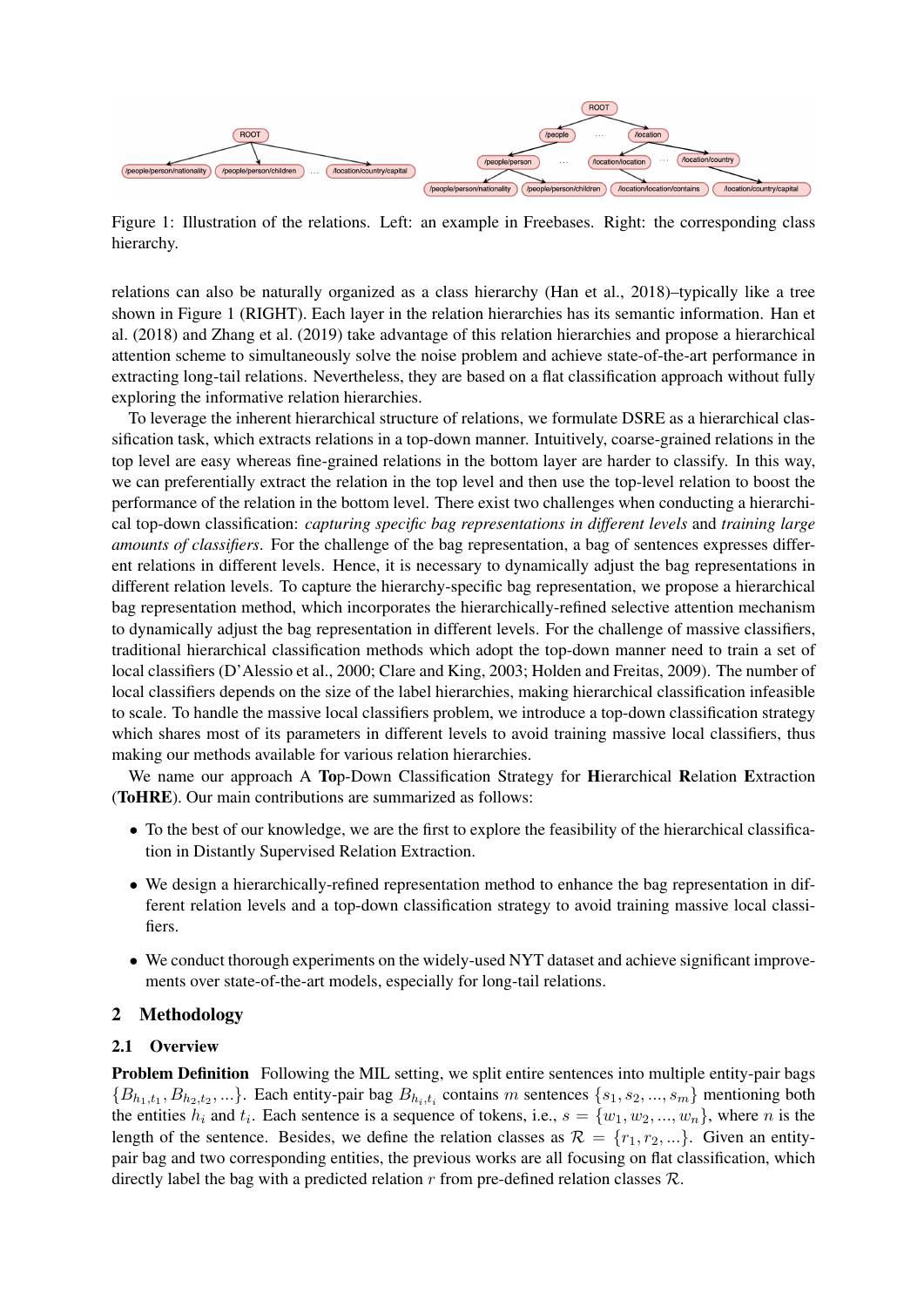

Figure 2: Illustration of hierarchical bag presentation.

To leverage the inherent hierarchical structure of relations to conduct hierarchical relation extraction, we define a relation hierarchy  $H = (L, E)$  as a tree-structured hierarchy with a set of nodes (i.e., relations) L and a set of edges  $E$  indicating the relationship between the parent node and its child node. As illustrated in Figure 1, the leaf nodes in H are made up of the pre-defined relation classes  $\mathcal{R}$ . Hence, all leaf nodes are base-level relations (e.g., */people/person/place of birth*). We generate the corresponding higher-level relations (e.g., */people/person* and */people*) as their parent nodes. Specifically, for a relation r in the leaf node, we generate k times to construct its hierarchical chain of parent relations  $\{r^0, r^1, ..., r^k\},$ where  $r^{i-1}$  is the parent relation of  $r^i$ . It is worth noting that  $r^0$  is the virtual root relation and  $r^k$  is the base-level relation, namely r.

Different from previous methods, our proposed model aims to explore the relation hierarchy  $H$  in a top-down manner and output relation probability in each relation level. The entity-pair bag along with the history of parent relations are integrated to predict a relation from pre-defined relation classes  $\mathcal{R}$ .

Framework Our model consists of two key components: hierarchical bag representation module and a top-down classification strategy. The hierarchical bag representation module is shown in Figure 2. It takes an entity-pair bag as input and outputs the bag representations in different relation levels. First, each sentence in the entity-pair bag is transformed to a matrix with the entity-aware embedding. Then, a Piecewise Convolution layer (Zeng et al., 2015) is used to obtain the sentence representation. After that, a hierarchically-refined selective attention is leveraged to select sentences in the bag which actually expresses the corresponding hierarchical relation and output hierarchy-specific bag representation. The top-down classification strategy is illustrated in Figure 3. The designed strategy takes the hierarchical bag representation and corresponding relation embeddings as input to discriminate its child relations, then walks down the relation hierarchies to predict the next relation until the leaf node. The details of the two components are introduced in Section 2.2 and Section 2.3 respectively.

# 2.2 Hierarchical Bag Representation

As mentioned in Section 2.1, the hierarchically-refined representation method aims to obtain bag representations in different relation levels. Specifically, given a bag of sentences  $B_{h,t} = \{s_1, s_2, ..., s_m\}$  and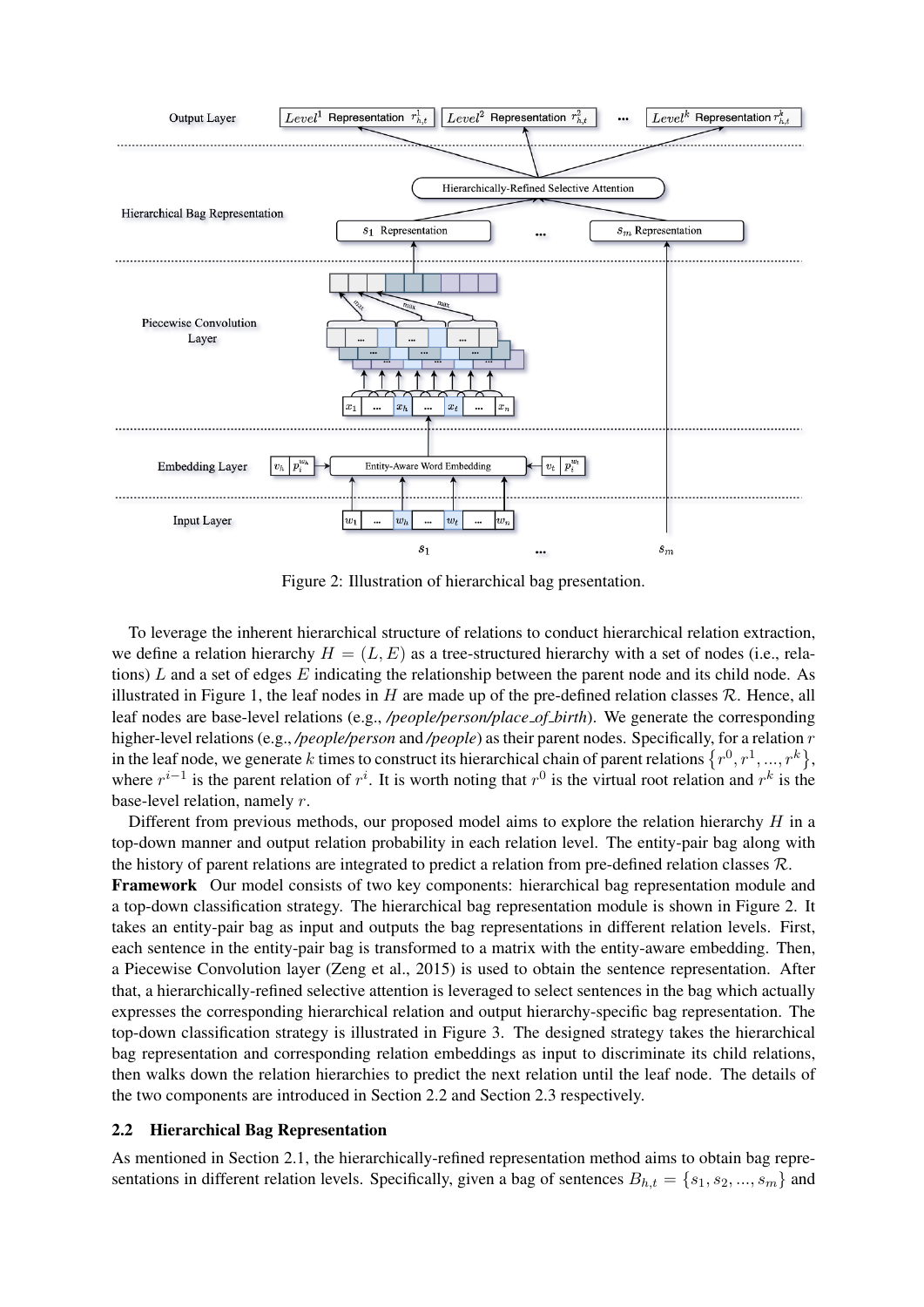two corresponding entities  $w_h$  and  $w_t^{-1}$ , we aim to obtain k-level bag representations  $\left\{ {\bf r}_{h,t}^1, {\bf r}_{h,t}^2, ..., {\bf r}_{h,t}^k \right\}$ .

**Entity-Aware Embedding** For a sentence  $s = \{w_1, w_2, ..., w_n\}$  in the bag, each word  $w_i$  is transformed into a low-dimensional dense-vector representation, i.e.,  $[\mathbf{v}_1, ..., \mathbf{v}_n] \in \mathbb{R}^{d_a \times n}$ , where  $d_a$  denotes the dimension of word embedding. Besides, relative position (Zeng et al., 2015) is a crucial feature for relation extraction model to specify the target entity pair and make the model pay more attention to the words close to the target entities. For  $i$ -th word, the relative position features can be represented by two dense-vectors  $\mathbf{p}_i^{w_h}$  and  $\mathbf{p}_i^{w_t} \in \mathbb{R}^{d_b}$ . Previous works concatenate the word embedding and position embedding for *i*-th word, i.e.,  $\mathbf{x}_i = [\mathbf{v}_i, \mathbf{p}_i^{w_h}, \mathbf{p}_i^{w_t}].$ 

In addition to relative position features, Li et al. (2020) verify both the head entity embedding  $v_h$  and tail entity embedding  $v_t$  are vitally important for the relation extraction task. They use a position-wise gate mechanism to dynamically select features between relative position embeddings and entity embeddings. To go a step further, we argue that head entity and tail entity are not equally important in extracting hierarchical relations. To this end, we propose an entity-aware embedding method to dynamically enhance entity information in word representation. Formally, we denote the head-entity-enhanced embedding as  $\mathbf{X}^{(h)} = [\mathbf{x}_1^{(h)}]$  $\mathbf{x}_1^{(h)}, \mathbf{x}_2^{(h)}$  $\mathbf{X}_2^{(h)}, \cdots, \mathbf{x}_n^{(h)}] \in \mathbb{R}^{d_w \times n}$  in which  $\mathbf{x}_i^{(h)} = [\mathbf{v}_i, \mathbf{v}_h, \mathbf{p}_i^{w_h}]$  and  $d_w = d_b + 2 \times d_a$ . The tail-entity-enhanced embedding is denoted as  $X<sup>(t)</sup>$  in a similar way. Then we use a selective mechanism to dynamically select features between  $X^{(h)}$  and  $X^{(t)}$ . The selective mechanism is formulated as:

$$
\alpha = \text{sigmoid}(\mathbf{W}^{(s)} \mathbf{X}^{(h)} + \mathbf{b}^{(s)})
$$
\n(1)

$$
\mathbf{X} = \alpha \cdot \mathbf{X}^{(h)} + (1 - \alpha) \cdot \mathbf{X}^{(t)}
$$
 (2)

in which  $\mathbf{W}^{(s)} \in \mathbb{R}^{d_h \times d_w}$  and bias vector  $\mathbf{b}^{(s)}$  are parameters, and  $\mathbf{X} = [\mathbf{x}_1, \mathbf{x}_2, \cdots, \mathbf{x}_n] \in \mathbb{R}^{d_h \times n}$  is the final input representation for sentence s.

Piecewise Convolution Neural Network We employ the Piecewise Convolution Neural Network (PCNN) as the sentence encoder to map the aforementioned input representation X into a sentence representation. Note that, our hierarchically-refined representation method is designed independently of the sentence encoder. Hence, other neural networks such as RNN can be the alternative and used as the sentence encoder in our approach. Since previous works show that PCNN can achieve state-of-the-art performance and give time efficiency, we select it as the sentence encoder in this paper. PCNN mainly consists of two parts: the convolution layer and piecewise max-pooling.

The convolution layer applies a kernel of window size  $l$  to slide over the input representation  $[\mathbf{x}_1, \mathbf{x}_2, \cdots, \mathbf{x}_n]$  and output the  $d_c$  dimensional hidden embedding h, where  $\mathbf{h} \in \mathbb{R}^{d_c \times n}$  and  $d_c$  is the number of feature maps.

Then, a piecewise max-pooling method (Zeng et al., 2015) is applied on the hidden embeddings. The hidden embedding h is firstly divided into three parts  $\{h^{(1)}, h^{(2)}, h^{(3)}\}$  by the position of head and tail entities. After that, we perform max-pooling on each part respectively and concatenate the pooling results to get the final embedding u:

$$
\mathbf{u} = [\max(\mathbf{h}^{(1)}), \max(\mathbf{h}^{(2)}), \max(\mathbf{h}^{(3)})]
$$
(3)

where  $\mathbf{u} \in \mathbb{R}^{3d_c}$  is the final sentence representation.

**Hierarchically-Refined Selective Attention** Given a bag of sentences  $B_{h,t} = \{s_1, s_2, ..., s_m\}$ , we already achieve the sentence embeddings  $U_{h,t} = \{u_1, u_2, ..., u_m\}$  through input representation and PCNN encoder. For a relation  $r \in \mathcal{R}$ , we generate its k-level chain of parent relations  $\{r^0, r^1, ..., r^k\}$ . In this section, we aim to identify valid sentences in different relation levels and obtain hierarchy-specific bag representations, i.e.,  $\left\{ {\mathbf{r}_{h,t}^{1},\mathbf{r}_{h,t}^{2},...,\mathbf{r}_{h,t}^{k}} \right\}$ 

We propose a hierarchically-refined selective attention mechanism to identify valid sentences in  $k$ level relation hierarchies. Specifically, the bag presentation of j-level ( $1 \le j \le k$ ) relation level is

<sup>1</sup> For a clear demonstration, we omit indices of examples.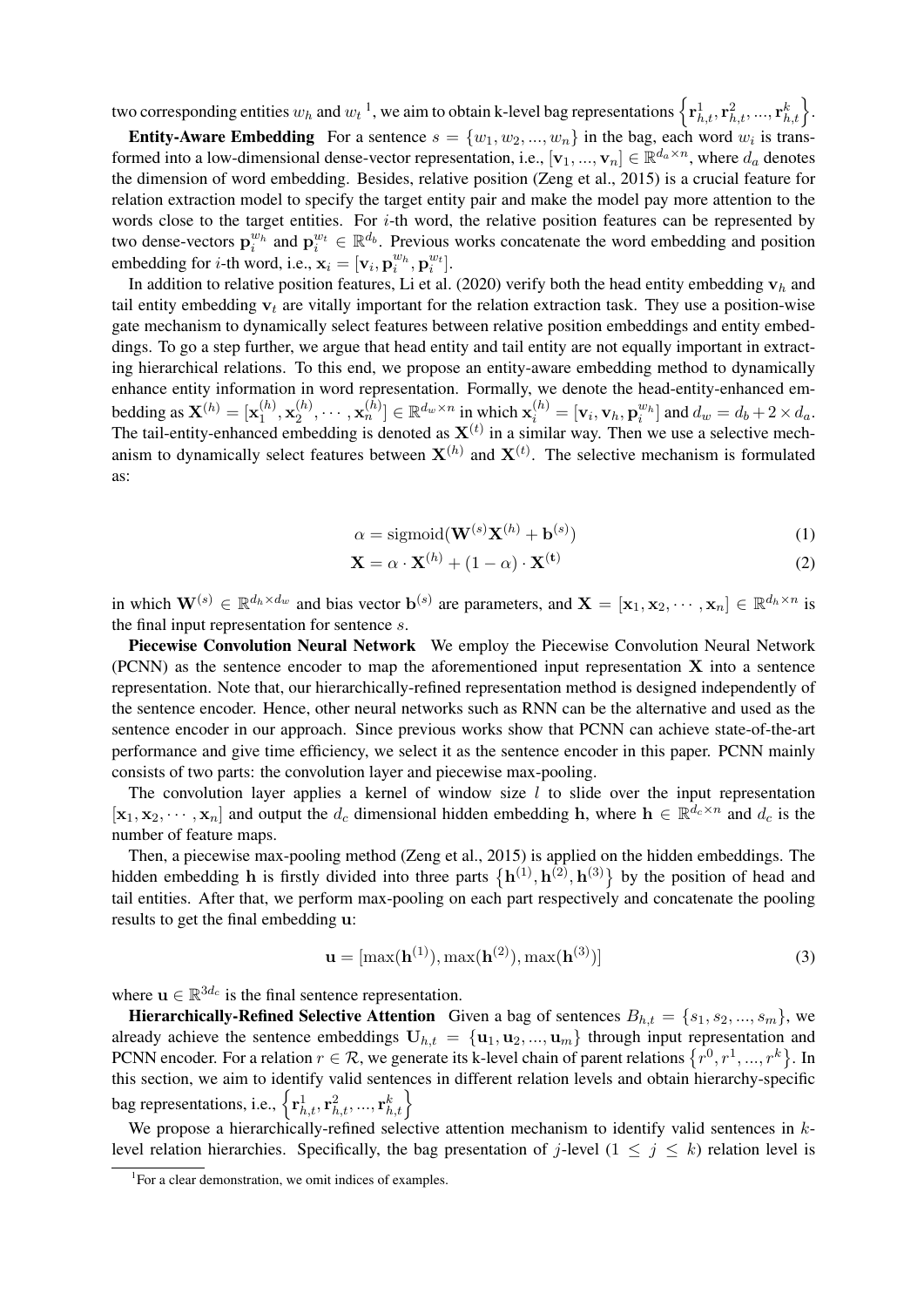formulated as:

$$
\mathbf{r}_{h,t}^j = \sum_{i=1}^m \beta_i^j \mathbf{u}_i, \qquad \mathbf{u}_1, ..., \mathbf{u}_m \in \mathbf{U}_{h,t}
$$
 (4)

Here  $\beta_i^j$  $i$  is the hierarchically-refined attention weight for *i*-th sentence in *j*-th relation level, which is further defined as:

$$
\beta_i^j = \frac{\exp(e_i^j)}{\sum_{g=1}^m \exp(e_g^j)}
$$
\n(5)

where  $e_i^j$  $i_i$  is referred as a query-based function which scores how well the input sentence  $u_i$  and the j-th level of predicted relation r matches. We denote  $q_{rj}$  as layer-wise query vector associated with j-th level of relation r to compute  $e_i^j$  $\frac{j}{i}$ :

$$
e_i^j = \mathbf{u}_i \mathbf{A} \mathbf{q}_{r^j} \tag{6}
$$

where **A** is a weighted diagonal matrix. Finally, the hierarchical bag representation  $\left\{ \mathbf{r}_{h,t}^{1}, \mathbf{r}_{h,t}^{2}, ..., \mathbf{r}_{h,t}^{k} \right\}$ is obtained. Different from works of Han et al. (2018) and Zhang et al. (2019), we directly employ bag representations of different levels as critical features for hierarchical relation extraction instead of concatenating them to conduct flat classification.

#### 2.3 Top-Down Classification Strategy

In this section, a novel top-down classification strategy for DSRE is proposed to explore the relation hierarchy H step by step. We first define some notations used and then introduce the novel strategy in detail.

**Definition** For each relation in the hierarchy H, the relation embedding  $l \in \mathbb{R}^C$  is randomly initialized and updated during training. In level j, we define the current parent node as  $r<sup>j</sup>$  and the child nodes of  $r<sup>j</sup>$ as  $C(r^j)$ . Furthermore, an embedding matrix consists of  $C(r^{\tilde{j}})$  is denoted as  $\mathbf{C}_j \in \mathbb{R}^{|C(r^j)| \times C}$ .

Top-Down Manner The proposed top-down manner starts from the virtual root node and goes down one level on the hierarchy and stops at a leaf node. Notably, only the ground-truth hierarchical relations are visited during the training phase, e.g., for a bag labeled with relation  $r$ , only the nodes in its hierarchical chain  $\{r^0, r^1, ..., r^k\}$  are visited. While in the testing phase, the proposed top-down manner visits each node in the relation hierarchy  $H$  and outputs local probabilities for each node.

**Local Classification Strategy** In each level  $j$ , we aim to conduct local classification, which outputs the probability distribution of  $C(r^j)$ , i.e., the child node probabilities of  $r_j$ . Traditional methods train a set of massive classifiers for each node or each parent node in relation hierarchy  $H$ , making them infeasible to scale. Inspired by (Mao et al., 2019), who propose a top-down supervised method to pre-train a reinforcement learning model for hierarchical classification, we design a local classification strategy for DSRE which calculates the matching score between the hierarchical bag representation and the candidate embedding matrix.

Specifically when conducting local classification in level  $j$ , the embedding of current relation  $I^j$  and the bag representation  $\mathbf{r}_{h,t}^{j+1}$  are concatenated and projected to a hidden state vector  $\mathbf{s}_j \in \mathbb{R}^C$  via a twolayer feed-forward network. Then the candidate embedding matrix  $C_j$  is multiplied with the hidden state vector  $s_j$  to obtain the local probability  $p(r^{j+1}|r^j, r_{h,t}^{j+1}, \theta)$ , i.e., the ground-truth child relation probability of  $r^j$ . The aforementioned process is formulated as:

$$
\mathbf{s}_{j} = \text{ReLU}\Big(W_{l}^{1}\text{ReLU}\big(W_{l}^{2}[\mathbf{l}_{j};\mathbf{r}_{h,t}^{j+1}]\big)\Big) \tag{7}
$$

$$
p(r^{j+1}|r^j, r_{h,t}^{j+1}, \theta) = \text{softmax}(\mathbf{C}_j \mathbf{s}_j)
$$
\n(8)

#### 2.4 Training and Testing

Here we introduce the learning and optimization details of our model. During the training process, we minimize the cross entropy loss function. Given the collection of entity-pair bags  $B =$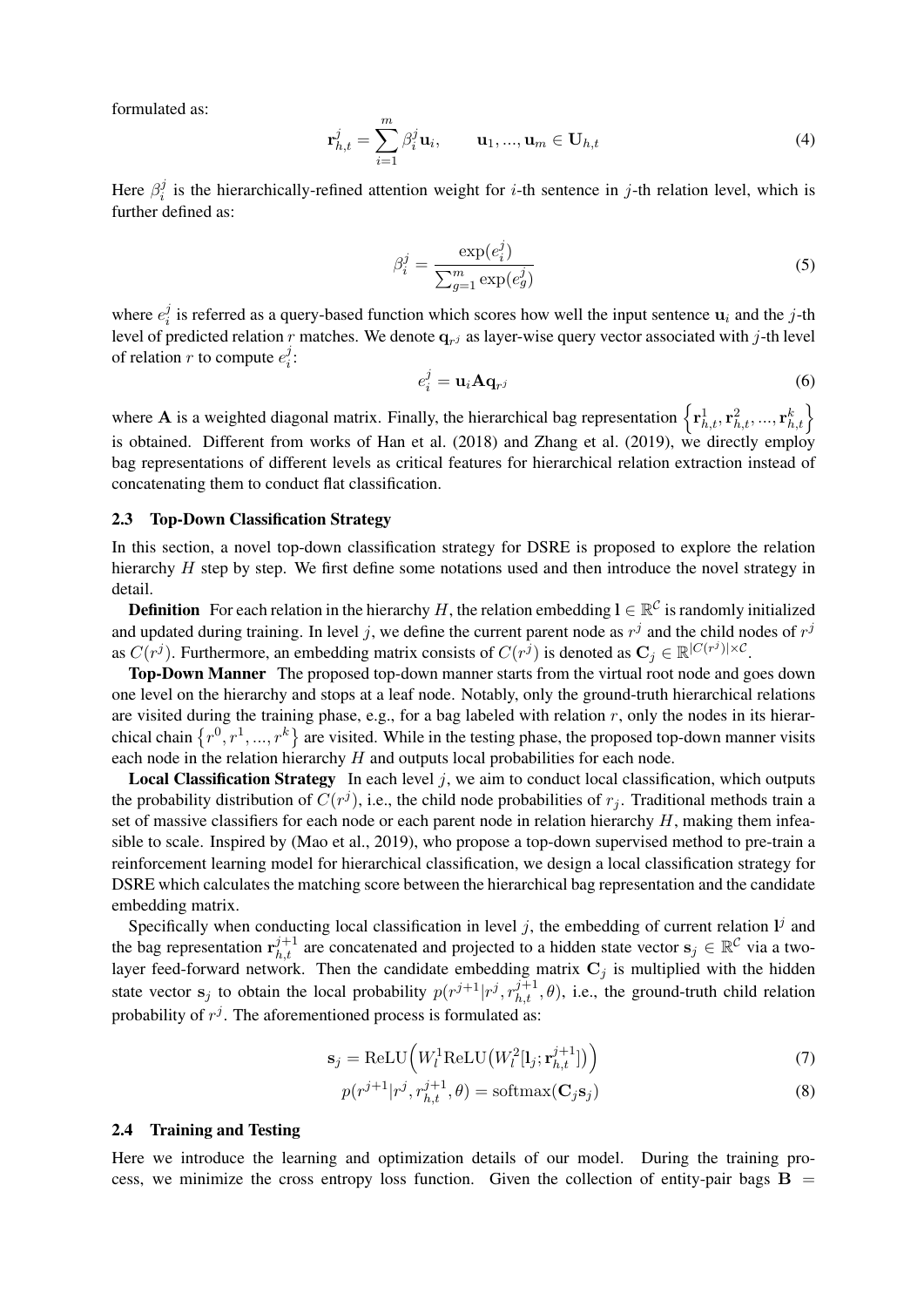

Figure 3: Illustration of the top-down classification strategy.

 ${B_{h_1,t_1}, B_{h_2,t_2}, ...}$  and corresponding labeled relations  ${r_1, r_2, ...,}$ , We defined the hierarchical loss as followings:

$$
J(\theta) = -\frac{1}{|B|} \sum_{i=1}^{|B|} \sum_{j=0}^{k-1} \log p(r_i^{j+1} | r_i^j, r_{h_i, t_i}^{j+1}, \theta) + \lambda ||\theta||_2^2
$$
 (9)

where  $\lambda$  is a harmonic factor, and  $\|\theta\|_2^2$  $\frac{2}{2}$  is the regularizer defined as  $L_2$  normalization. All models are optimized using stochastic gradient descent (SGD).

In the testing phase, we output the final probability of relation  $r$  for  $B_{h,t}$  by multiplying the probabilities of its hierarchical chain of parent relations:

$$
p(r|B_{h,t}) = \prod_{j=0}^{k-1} p(r^{j+1}|r^j, r_{h,t}^{j+1}, \theta)
$$
\n(10)

#### 3 Experiments

#### 3.1 Dataset and Evaluation Metrics

We evaluate our proposed model on the New York Times (NYT) dataset (Riedel et al., 2010), which has been widely used for distantly supervised relation extraction (Zeng et al., 2015; Lin et al., 2016; Zhang et al., 2019). This dataset is constructed by aligning relation facts in Freebase with the New York Times corpus. There are 52 actual relations and a special NA relation indicating that there is no relation between two entities. Specially, we put  $NA$  relation as a leaf node in  $H$  and directly link it to the virtual root node.

Following the previous works from Zeng et al. (2015) and Lin et al. (2016), we evaluate our model using the held-out evaluation. In the held-out evaluation, the relations extracted from test data are automatically compared with those in Freebase. It is an approximate measure of the model without requiring costly human evaluation. We report the precision-recall (PR) curves, top-N precision ( $P@N$ ) and accuracy of Hits@K in our experiments.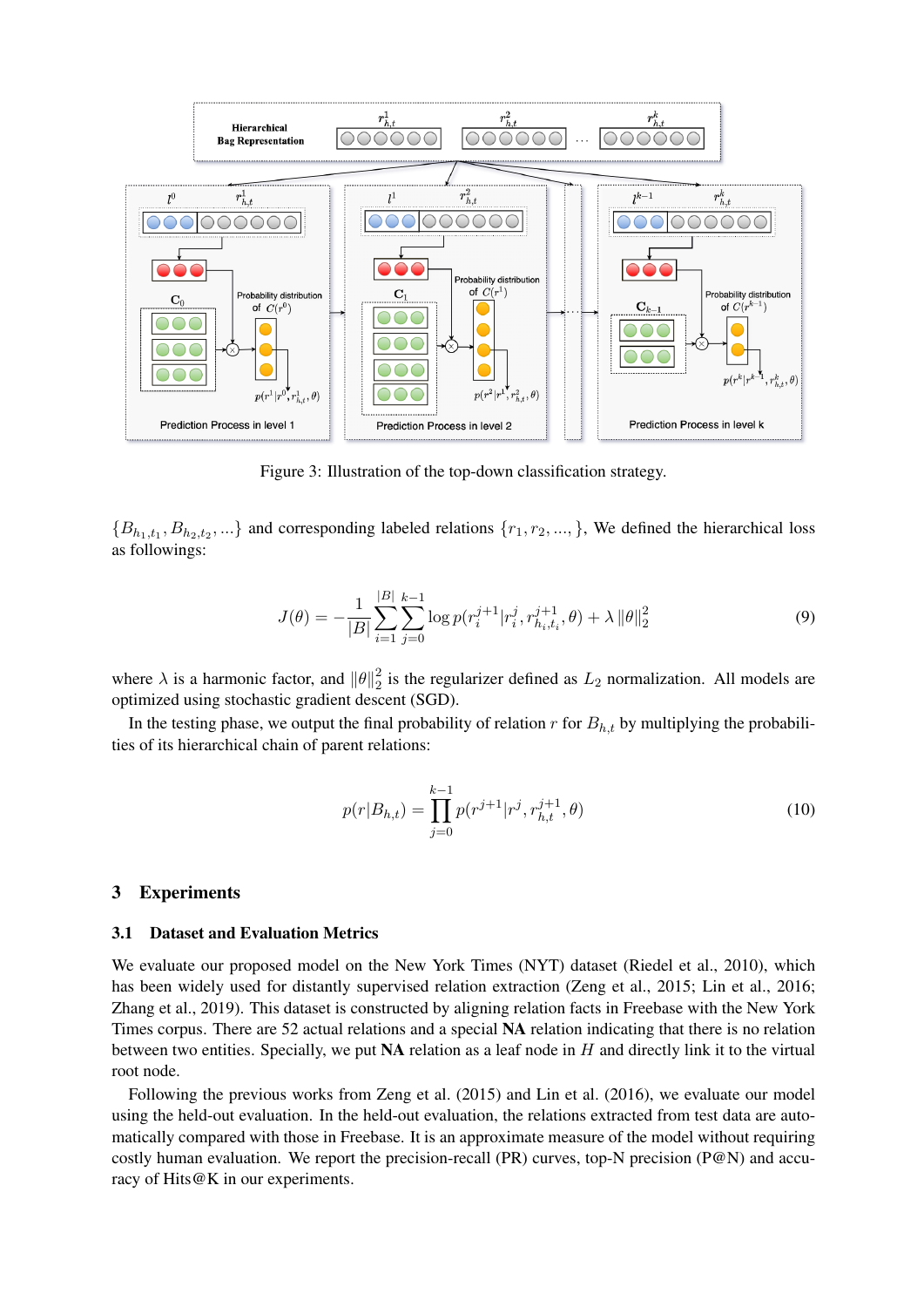| Hyper-Parameter               | Value |
|-------------------------------|-------|
| Word Dimension $d_a$          | 50    |
| Position Dimension $d_h$      | 5     |
| Window Size l                 | 3     |
| Sentence Embedding Size $d_h$ | 300   |
| Relation Embedding Size $C$   | 50    |
| Learning Rate $\lambda$       | 0.5   |
| <b>Dropout Probability</b>    | 0.5   |
| <b>Batch Size</b>             |       |

Table 1: Detailed hyper-parameters. Figure 4: Precision-recall curves.

# 3.2 Setup

We use the pre-trained word embeddings released by Lin et al.  $(2016)^2$  for initialization. The vocabulary contains the words which appeared more than 100 times in the NYT corpus. We apply the dropout strategy (Srivastava et al., 2014) to the hidden state vector  $s_j$  to prevent overfitting. Besides, we pre-train the PCNN before training our hierarchical classification model. Table 1 shows all the hyper-parameters used in our experiments.

# 3.3 Overall Performance

Precision-Recall Curves We compare the precision-recall curves of our model with several major baselines to evaluate the overall performance in Figure 4. We report the results of previous RE models which adopt the PCNN architecture as sentence encoder: the original PCNN and its variants with different attention-based modules. More specifically, +ONE (Zeng et al., 2015) indicates the original PCNN under MIL setting; +ATT (Lin et al., 2016) is a plain selective attention over sentences; +ATT+SL (Liu et al., 2017) combines the ATT scheme with soft-label method to solve the bag-level noise; +HATT (Han et al., 2018) leverages relation hierarchies to calculate a coarse-to-fine grained attention, which is the principal baseline of our work; ToHRE is the abbreviation of our proposed framework.

As shown in Figure 4, our model achieves the best result among all attention-based models. Even compared with PCNN+HATT, our model achieves higher precision over most part of the entire range of recall. It indicates the ability of our proposed model to handle the noise problem in the RE task.

P@N To further verify the effectiveness of our proposed model, we compare our model with previous state-of-the-art approaches on the Top-N precision. We briefly introduce these SOTA models: RESIDE (Vashishth et al., 2018) utilizes the available side information from knowledge bases, including entity types and relation alias information; DISTRE (Alt et al., 2019) is a Transformer which combines an attentive selection mechanism for the multi-instance learning scenario; PCNN+BAG ATT (Ye and Ling, 2019) combines both intra-bag and inter-bag attentions to cope with the noisy sentence and noisy bag problems in DSRE and achieve the SOTA performance in terms of top-n precision metric. The evaluation results are shown in Table 2. It can be observed that: (1) ToHRE outperforms previous methods in most cases from P@100 to P@2000 indicating that our model have a consistent performance. (2) ToHRE has the highest precision in P@100, which is critical to some NLP tasks like Knowledge Base Completion that need convincing prediction at top-100 to obtain high-quality relational triple.

# 3.4 Evaluation Result for Long-tail Relations

To demonstrate the improvements in performance for long-tail relations, we follow the work from Han et al. (2018) to evaluate our model on a subset of test dataset in which all the relations have fewer than



<sup>2</sup>https://github.com/thunlp/OpenNRE.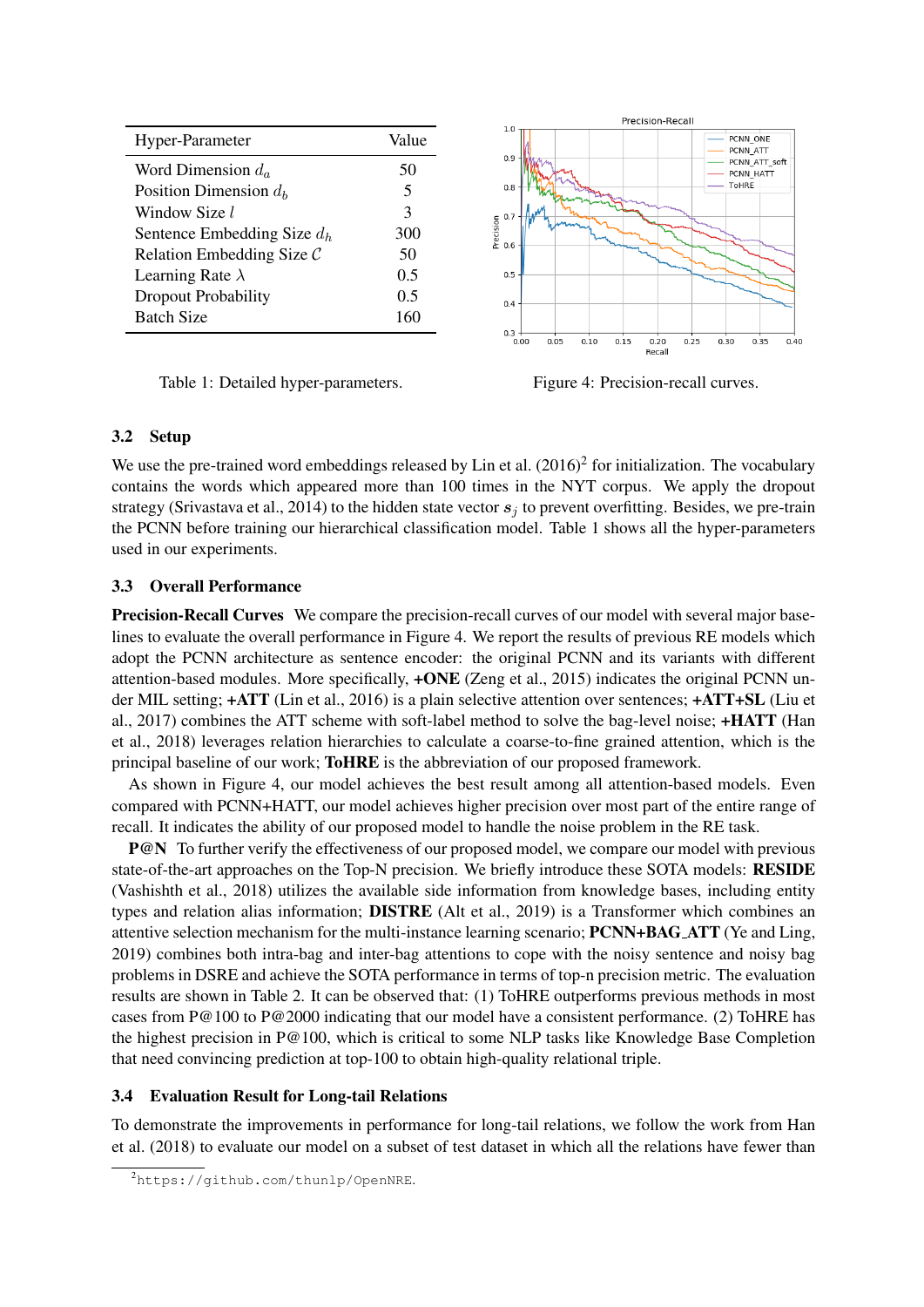| Approach                                     | P@100 | P@200 | P@300 | P@500 | P@1000 | P@2000 | Mean |
|----------------------------------------------|-------|-------|-------|-------|--------|--------|------|
| $PCNN+ATT^{\dagger}$                         | 73.0  | 68.0  | 67.3  | 63.6  | 53.3   | 40.0   | 60.9 |
| $PCNN+HATT$ <sup><math>\ddagger</math></sup> | 81.0  | 79.5  | 75.7  | 68.0  | 58.7   | 42.1   | 67.5 |
| <b>RESIDE</b> <sup>†</sup>                   | 81.8  | 75.4  | 74.3  | 69.7  | 59.3   | 45.0   | 67.6 |
| DISTRE <sup>†</sup>                          | 68.0  | 67.0  | 65.3  | 65.0  | 60.2   | 47.9   | 62.2 |
| $PCNN+BAG_ATT^{\ddagger}$                    | 88.0  | 81.0  | 80.7  | 72.6  | 60.3   | 45.0   | 71.3 |
| ToHRE w/o EW                                 | 81.2  | 80.1  | 76.8  | 75.7  | 61.9   | 46.4   | 70.4 |
| ToHRE                                        | 91.5  | 82.9  | 79.6  | 74.8  | 63.3   | 48.9   | 73.5 |

Table 2: Precision evaluated automatically for the top rated relation instances. † indicates the baseline results reported in (Alt et al., 2019) and ‡ indicates the baseline results given by our implementation.

| <b>Training Instances</b> |         | < 100 |                             |           | $<$ 200   |      |
|---------------------------|---------|-------|-----------------------------|-----------|-----------|------|
| Hits@(Macro)              | 10      | 15    | 20                          | 10        | -15       | 20   |
| PCNN+ATT                  | $<$ 5.0 |       | 7.4 40.7 17.2 24.2 51.5     |           |           |      |
| PCNN+HATT                 | 29.6    |       | $51.9 \quad 61.1 \mid 41.4$ |           | 60.6 68.2 |      |
| PCNN+KATT                 | 35.3    | 62.4  | 65.1                        | 43.2 61.3 |           | 69.2 |
| <b>ToHRE</b>              | 62.9    | 75.9  | 81.4                        | 69.7      | 80.3      | 84.8 |

Table 3: Accuracy (%) of Hits@K on relations with training instances fewer than 100/200.

100/200 training instances. The Hits@K metric is introduced for evaluation. For each entity pair, the evaluation requires its corresponding golden relation in the first  $K$  candidate relations recommended by the models. Following previous work, we select K from  $\{10,15,20\}$  and report the macro average Hits@K accuracies for these subsets. We compare our model with PCNN+HATT (Han et al., 2018) which is the first work to evaluate the long-tail relations under such settings and PCNN+KATT (Zhang et al., 2019), which follows Han et al. (2018) and achieves the SOTA performance in the long-tail relation extraction. From the evaluation results in Table 3, we can observe that ToHRE improves previous SOTA approach by a large margin, i.e.,  $27.6\%$  and  $26.5\%$  in the aspect of Hits@10 under different training instances and has consistent performance on Hits@15 and Hits@20 settings. The result indicates that relation hierarchies have been better exploited in our hierarchical classification framework than previous methods. Although ToHRE has improved performance on the long-tail relation extracting, the results of all methods are far from satisfactory, which requires more sophisticated models to handle this problem.

# 3.5 Ablation Study

We conduct an ablation study to verify the effectiveness of the entity-aware word embedding module. To this end, we denote *ToHRE w/o EW* as using the position-aware word embedding (Zeng et al., 2015) instead of the proposed entity-aware embedding. From the corresponding P@N results shown in Table 2, we observe that the prediction result has an obvious drop without using the entity-aware word embedding, especially has a 10.3% decreases in top-100. It indicates that the proposed entity-aware word embedding methods can successfully capture the corrections between each word and two corresponding entities.

# 3.6 Case study

In this section, we conduct a case study to show the predicting process of our framework. Table 4 shows the predicted score in different relation levels for  $B_1$  and  $B_2$ . The  $B_1$  contains two sentences where the second sentence does not express the labeled relation */location/country/administrative divisions*. However, we can observe that our model predicts high scores to all relation levels despite the noisy sentence, which shows that our hierarchically-refined selective attention can alleviate the noise problem in different levels. The  $B_2$  is labeled with the relation */people/person/religion* which has few training instances. The previous flat models can not extract such relations due-to data deficiency. However, our model can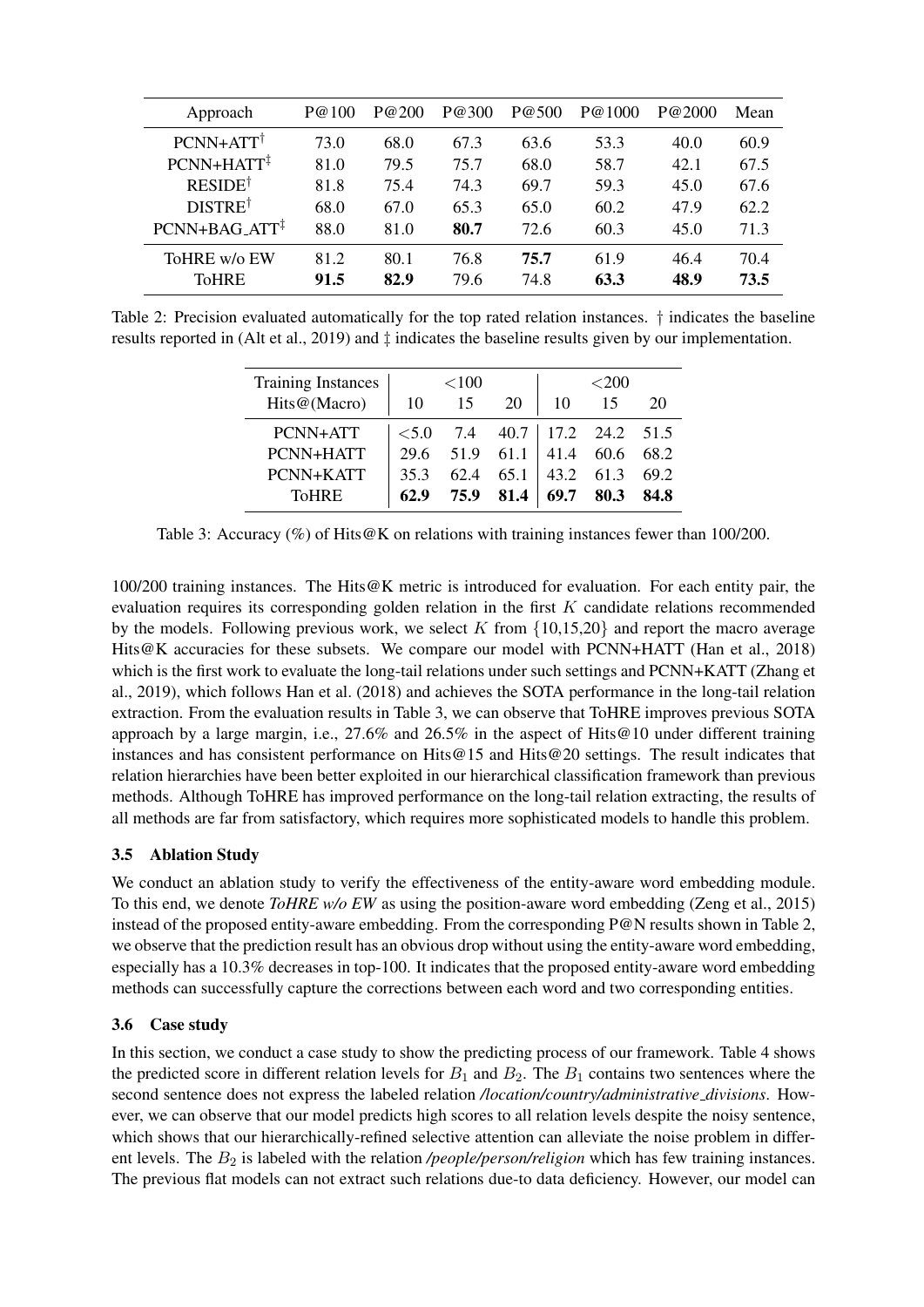| Bag   | Bag of Sentences with Labeled Relation                                                                 | $P_1$ | $P_{2}$    | $P_3$ |
|-------|--------------------------------------------------------------------------------------------------------|-------|------------|-------|
| $B_1$ | Sen1. Barzin  died at her home in <b>Paris</b> , <b>France</b> on november 27.                         | 0.97  | 0.98       | 0.95  |
|       | Sen2. His interrogation led to arrests algeria, it aly and <b>France</b> , where                       |       |            |       |
|       | mr.majrar's  armored car depot in Beauvais, north of Paris.                                            |       |            |       |
|       | Relation. /location/country/administrative_divisions                                                   |       |            |       |
| $B_2$ | <i>Sen.</i> <b>Muhammadu buhari</b> , also a northern <b>Muslim</b> people's party. $\vert 0.77 \vert$ |       | $\pm 0.97$ | 0.28  |
|       | <i>Relation.</i> /people/person/religion                                                               |       |            |       |

Table 4: A case study where the entities are mark in bold.  $P_1$ ,  $P_2$  and  $P_3$  show the predicted relation probability in  $level_1, level_2$  and  $level_3$  respectively.

successfully extract the data-rich relations in top-level, i.e., */people* and */people/person*. Even though we have a low score in base-level relation */people/person/religion*, we combined it with the high score of top-level to assign the bag with an overall probability.

# 4 Related Work

# 4.1 Distantly Supervision Relation Extraction

Distant supervision proposed by Mintz et al. (2009) is an efficient approach that automatically generates large-scale training data for the RE task. However, the training data generated by DS usually contain amounts of wrongly labeled sentences and suffer from the long-tail problem. To alleviate the wrong labeling problem, Riedel et al. (2010) and Hoffmann et al. (2011) propose a MIL framework, where training sentences are arranged in bags and a label is provided for a bag of sentences instead of each sentence individually. This framework is well-suited for the DS setting and thus many works adopt this framework to select informative sentences from the noisy bags. For example, Zeng et al. (2015) propose PCNN to automatically extract features from sentences and select the most important sentence. Attention mechanisms (Lin et al., 2016; Du et al., 2018; Lei et al., 2018; Yuan et al., 2019; Ye and Ling, 2019) are investigated to assign high attention to informative sentences. Reinforcement learning (Zeng et al., 2018; Feng et al., 2018; Qin et al., 2018) is adopted to filter the noisy sentences. As for solving the long-tail problem in DS, Han et al. (2018) leverage relation hierarchies to calculate a coarse-to-fine attention for better extracting long-tail relations. Zhang et al. (2019) take advantage of the knowledge from data-rich relations at the head of distribution to boost the performance of the data-poor relations in the tail.

However, most previous works formulate DSRE as a flat classification problem which has not fully exploited the inherent hierarchical structure of relations. Indeed, hierarchical classification has been widely used in other tasks, such as text classification (Gopal and Yang, 2013; Peng et al., 2018; Mao et al., 2019), question answering (Qu et al., 2012) and online advertising (Agrawal et al., 2013) and demonstrates its efficiency for hierarchical structure. It is notable that in some works, such as works from Mao et al. (2019) and Silla and Freitas (2010), the flat classification is also regarded as a special circumstance of hierarchical classification where only the label at the leaf node is predicted. But in order to distinguish our model from previous works, we consider flat classification and hierarchical classification as two independent methods in this paper. To the best of our knowledge, we are the first to conduct hierarchical classification for the DSRE task.

# 4.2 Local Approach vs. Global Approach for Classification

We summarize hierarchical classification methods into two categories based on how the hierarchy is explored: local and global approaches. Local approaches explore the hierarchy in a top-down manner by training a set of local classifiers for each node (D'Alessio et al., 2000), or each parent node (Holden and Freitas, 2009), or each level in the hierarchy (Clare and King, 2003). The disadvantage of local approaches is that the number of local classifiers depends on the size of the label hierarchy, which makes them infeasible to scale. The global approaches (Kiritchenko et al., 2005; Cai and Hofmann, 2004) train a single classifier for all classes in the hierarchy. Compared with the local classifier, less research on the global classifier has been investigated due to the complexity of the problem (Silla and Freitas, 2010).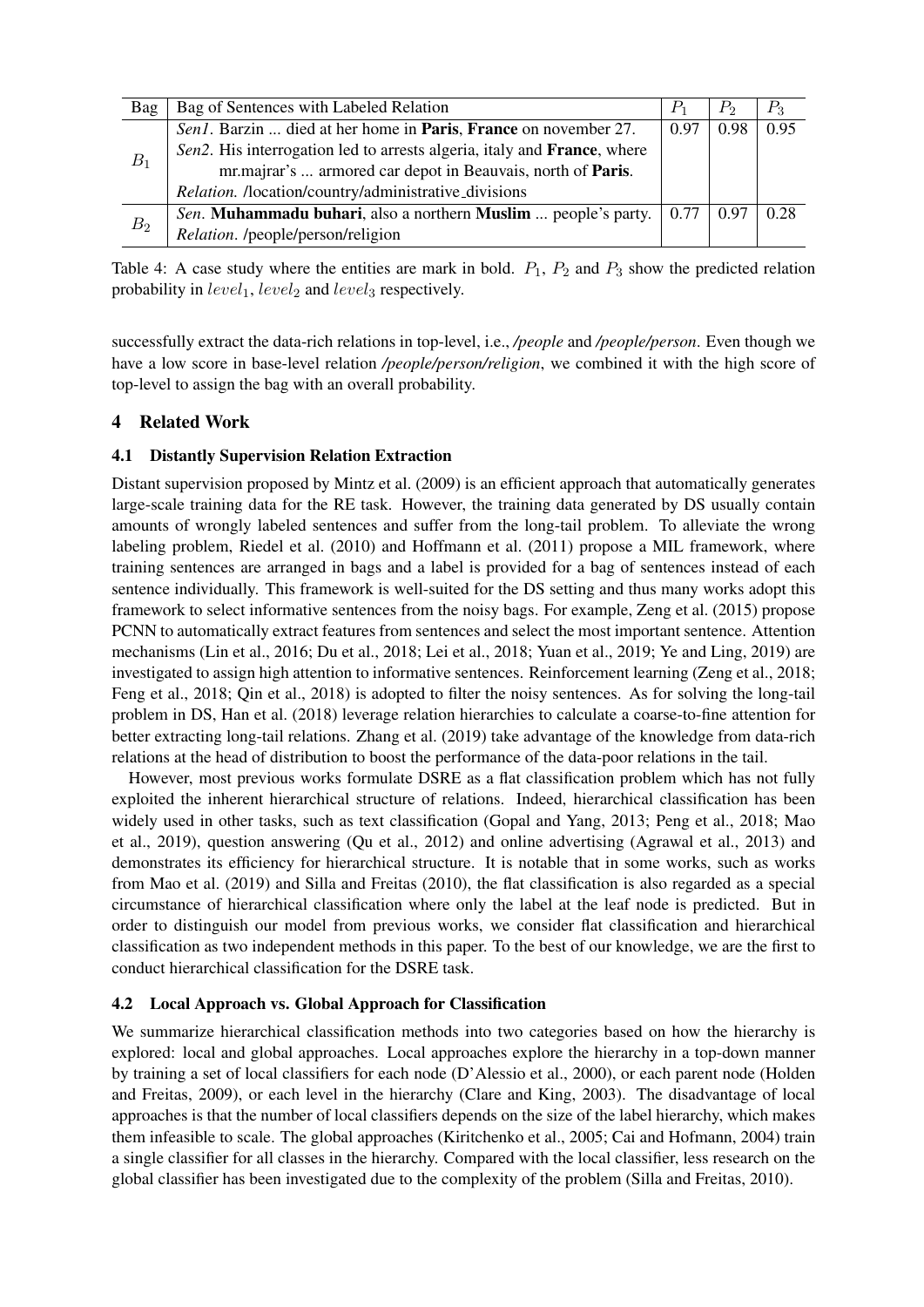# 5 Conclusion

In this paper, we take advantage of the inherent hierarchical structure of relations and propose a topdown classification strategy with a hierarchical bag presentation. In this way, we formulate the DSRE as a hierarchical classification task. The experimental results indicate that our proposed model outperforms previous state-of-the-art flat methods, especially for long-tail relations. In the future, we plan to explore the following directions: (1) incorporating entity information from external knowledge graphs to enhance the hierarchical bag representation; (2) utilizing more sophisticated training strategies for the long-tail relation problem.

# Acknowledgments

We would like to thank the anonymous reviewers for their valuable comments. This work is supported by the National Natural Science Foundation of China (No.61976102, No.U19A2065).

# References

- Rahul Agrawal, Archit Gupta, Yashoteja Prabhu, and Manik Varma. 2013. Multi-label learning with millions of labels: recommending advertiser bid phrases for web pages. In *Proceedings of the 2013 World Wide Web Conference*.
- Christoph Alt, Marc Hubner, and Leonhard Hennig. 2019. Fine-tuning pre-trained transformer language models ¨ to distantly supervised relation extraction. In *Proceedings of the 57th Annual Meeting of the Association for Computational Linguistics*, pages 1388–1398.
- Sören Auer, Christian Bizer, Georgi Kobilarov, Jens Lehmann, Richard Cyganiak, and Zachary Ives. 2007. Dbpedia: A nucleus for a web of open data. In *The semantic web*, pages 722–735.
- Kurt Bollacker, Colin Evans, Praveen Paritosh, Tim Sturge, and Jamie Taylor. 2008. Freebase: a collaboratively created graph database for structuring human knowledge. In *Proceedings of the 2008 ACM SIGMOD international conference on Management of data*, pages 1247–1250.
- Lijuan Cai and Thomas Hofmann. 2004. Hierarchical document categorization with support vector machines. In *CIKM '04*.
- Andrew Carlson, Justin Betteridge, Bryan Kisiel, Burr Settles, Estevam R Hruschka, and Tom M Mitchell. 2010. Toward an architecture for never-ending language learning. In *Twenty-Fourth AAAI Conference on Artificial Intelligence*.
- Amanda Clare and Ross D. King. 2003. Predicting gene function in saccharomyces cerevisiae. *Bioinformatics*, 19 Suppl 2:ii42–9.
- Stephen D'Alessio, Keitha A. Murray, Robert Schiaffino, and Aaron Kershenbaum. 2000. The effect of using hierarchical classifiers in text categorization. In *RIAO*.
- Jinhua Du, Jingguang Han, Andy Way, and Dadong Wan. 2018. Multi-level structured self-attentions for distantly supervised relation extraction. In *Proceedings of the 2018 Conference on Empirical Methods in Natural Language Processing*, pages 2216–2225.
- Jun Feng, Minlie Huang, Li Zhao, Yang Yang, and Xiaoyan Zhu. 2018. Reinforcement learning for relation classification from noisy data. In *Proceedings of the Thirty-Second AAAI Conference on Artificial Intelligence*, pages 5779–5786.
- Siddharth Gopal and Yiming Yang. 2013. Recursive regularization for large-scale classification with hierarchical and graphical dependencies. In *Proceedings of the 19th ACM SIGKDD International Conference on Knowledge Discovery and Data Mining*, page 257–265.
- Xu Han, Pengfei Yu, Zhiyuan Liu, Maosong Sun, and Peng Li. 2018. Hierarchical relation extraction with coarseto-fine grained attention. In *Proceedings of the 2018 Conference on Empirical Methods in Natural Language Processing*, pages 2236–2245.
- Raphael Hoffmann, Congle Zhang, Xiao Ling, Luke Zettlemoyer, and Daniel S. Weld. 2011. Knowledge-based weak supervision for information extraction of overlapping relations. In *Proceedings of the 49th Annual Meeting of the Association for Computational Linguistics: Human Language Technologies*, pages 541–550.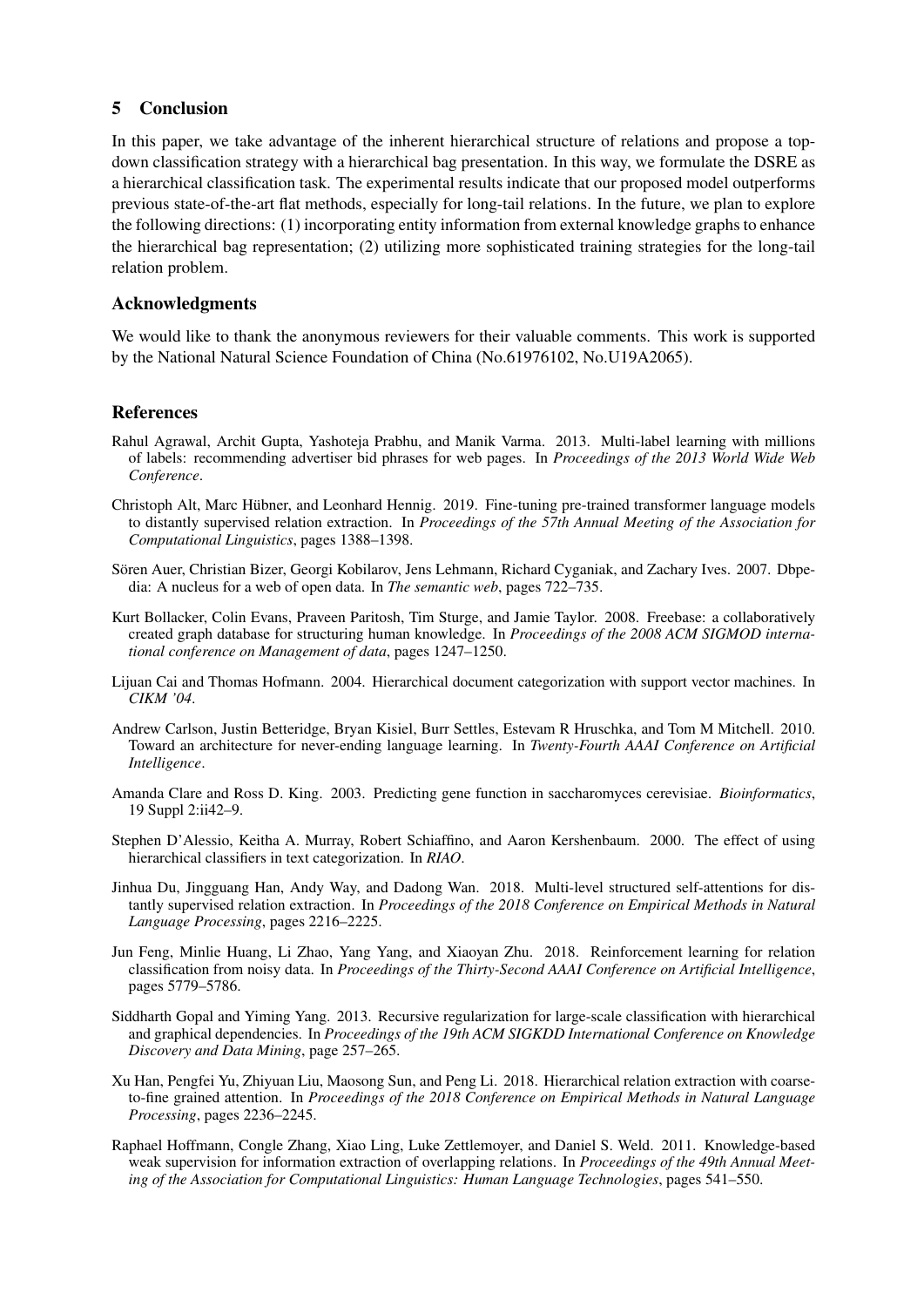- Nicholas Holden and Alex Alves Freitas. 2009. Hierarchical classification of protein function with ensembles of rules and particle swarm optimisation. *Soft Computing*, 13:259–272.
- Svetlana Kiritchenko, Stan Matwin, and Fazel Famili. 2005. Functional annotation of genes using hierarchical text categorization.
- Kai Lei, Daoyuan Chen, Yaliang Li, Nan Du, Min Yang, Wei Fan, and Ying Shen. 2018. Cooperative denoising for distantly supervised relation extraction. In *Proceedings of the 27th International Conference on Computational Linguistics*, pages 426–436.
- Yang Li, Guodong Long, Tao Shen, Tianyi Zhou, Lina Yao, Huan Huo, and Jing Jiang. 2020. Self-attention enhanced selective gate with entity-aware embedding for distantly supervised relation extraction. In *Proceedings of the AAAI Conference on Artificial Intelligence*, volume 34, pages 8269–8276.
- Yankai Lin, Shiqi Shen, Zhiyuan Liu, Huanbo Luan, and Maosong Sun. 2016. Neural relation extraction with selective attention over instances. In *Proceedings of the 54th Annual Meeting of the Association for Computational Linguistics (Volume 1: Long Papers)*, pages 2124–2133.
- Tianyu Liu, Kexiang Wang, Baobao Chang, and Zhifang Sui. 2017. A soft-label method for noise-tolerant distantly supervised relation extraction. In *Proceedings of the 2017 Conference on Empirical Methods in Natural Language Processing*, pages 1790–1795.
- Yuning Mao, Jingjing Tian, Jiawei Han, and Xiang Ren. 2019. Hierarchical text classification with reinforced label assignment. In *Proceedings of the 2019 Conference on Empirical Methods in Natural Language Processing and the 9th International Joint Conference on Natural Language Processing (EMNLP-IJCNLP)*, pages 445–455.
- Mike Mintz, Steven Bills, Rion Snow, and Dan Jurafsky. 2009. Distant supervision for relation extraction without labeled data. In *Proceedings of the Joint Conference of the 47th Annual Meeting of the ACL and the 4th International Joint Conference on Natural Language Processing of the AFNLP: Volume 2-Volume 2*, pages 1003–1011.
- Hao Peng, Jianxin Li, Yu He, Yaopeng Liu, Mengjiao Bao, Lihong Wang, Yangqiu Song, and Qiang Yang. 2018. Large-scale hierarchical text classification with recursively regularized deep graph-cnn. In *Proceedings of the 2018 World Wide Web Conference*, page 1063–1072.
- Pengda Qin, Weiran Xu, and William Yang Wang. 2018. Robust distant supervision relation extraction via deep reinforcement learning. In *Proceedings of the 56th Annual Meeting of the Association for Computational Linguistics (Volume 1: Long Papers)*, pages 2137–2147.
- Bo Qu, Gao Cong, Cuiping Li, Aixin Sun, and Hong Chen. 2012. An evaluation of classification models for question topic categorization. *J. Assoc. Inf. Sci. Technol.*, 63:889–903.
- Sebastian Riedel, Limi Yao, and Andrew McCallum. 2010. Modeling relations and their mentions without labeled text. In *Machine Learning and Knowledge Discovery in Databases*, pages 148–163.
- Carlos N. Silla and Alex Alves Freitas. 2010. A survey of hierarchical classification across different application domains. *Data Mining and Knowledge Discovery*, 22:31–72.
- Nitish Srivastava, Geoffrey Hinton, Alex Krizhevsky, Ilya Sutskever, and Ruslan Salakhutdinov. 2014. Dropout: A simple way to prevent neural networks from overfitting. *Journal of Machine Learning Research*, 15(56):1929– 1958.
- Shikhar Vashishth, Rishabh Joshi, Sai Suman Prayaga, Chiranjib Bhattacharyya, and Partha Talukdar. 2018. RE-SIDE: Improving distantly-supervised neural relation extraction using side information. In *Proceedings of the 2018 Conference on Empirical Methods in Natural Language Processing*, pages 1257–1266.
- Zhi-Xiu Ye and Zhen-Hua Ling. 2019. Distant supervision relation extraction with intra-bag and inter-bag attentions. In *Proceedings of the 2019 Conference of the North American Chapter of the Association for Computational Linguistics: Human Language Technologies, Volume 1 (Long and Short Papers)*, pages 2810–2819.
- Yujin Yuan, Liyuan Liu, Siliang Tang, Zhongfei Zhang, Yueting Zhuang, Shiliang Pu, Fei Wu, and Xiang Ren. 2019. Cross-relation cross-bag attention for distantly-supervised relation extraction. In *The Thirty-Third AAAI Conference on Artificial Intelligence*, pages 419–426.
- Daojian Zeng, Kang Liu, Yubo Chen, and Jun Zhao. 2015. Distant supervision for relation extraction via piecewise convolutional neural networks. In *Proceedings of the 2015 Conference on Empirical Methods in Natural Language Processing*, pages 1753–1762.